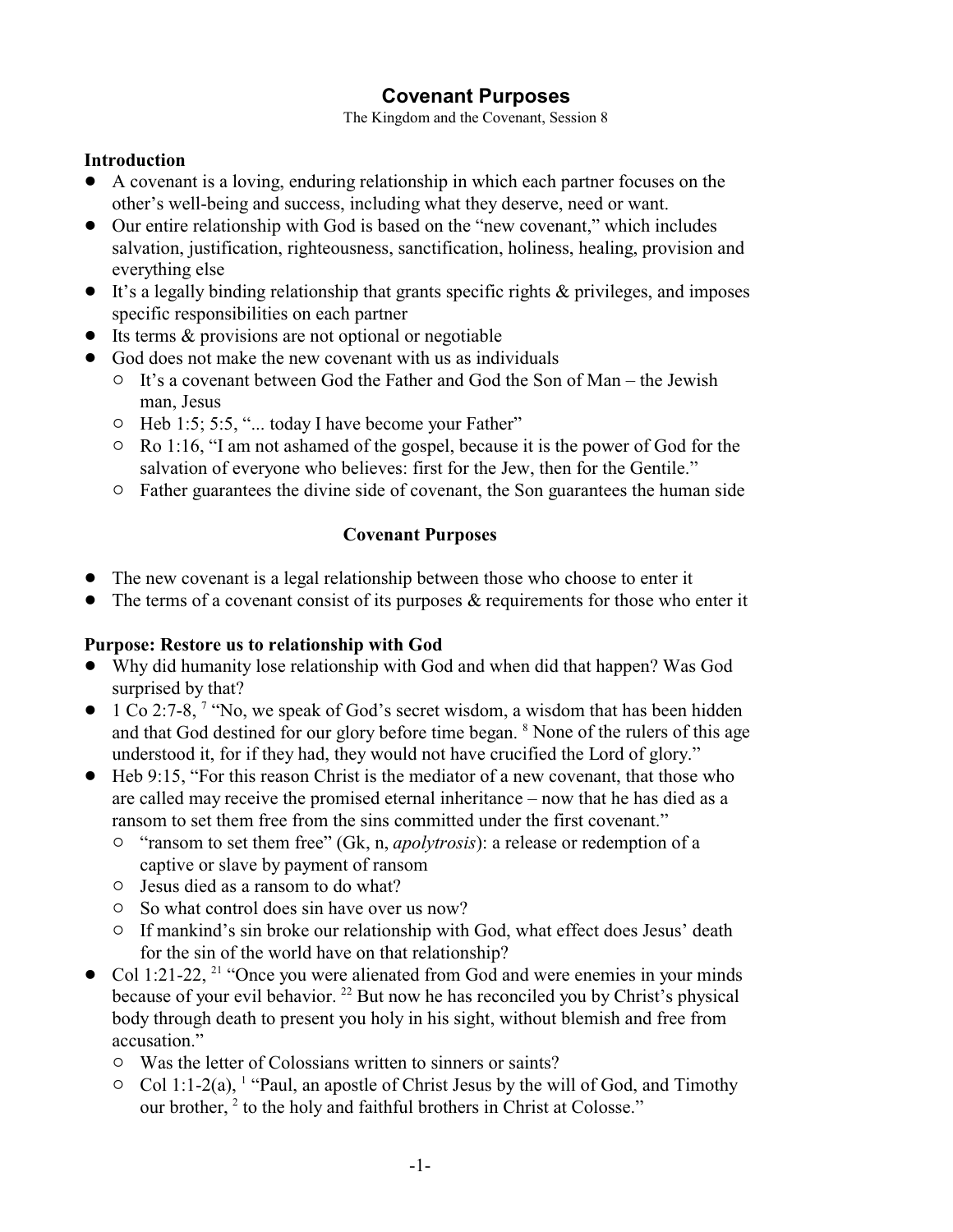- $\circ$  According to vv 21-22, what was Father's goal?
- $\circ$  Ro 8:1, "Therefore, there is now no condemnation for those who are in Christ Jesus."
- Rom 8:16-17, <sup>16</sup> "The Spirit himself testifies with our spirit that we are God's children. <sup>17</sup> Now if we are children, then we are heirs – heirs of God and co-heirs with Christ, if indeed we share in his sufferings in order that we may also share in his glory."
	- " "testify" (Gk, v, *symmartyreô*): testify in support, confirm, testify along with others
	- " God's standard is for everything to be confirmed by 2 or 3 witnesses
- Mt 6:9, "This, then, is how you should pray: 'Our Father in heaven ....'"
- $\bullet$  Eph 1:4-5, <sup>4</sup> "For he chose us in him before the creation of the world to be holy and blameless in his sight. In love <sup>5</sup> he predestined us to be adopted as his sons through Jesus Christ, in accordance with his pleasure and will."
	- " "be adopted as his sons" (Gk, n, *huiothesia*): a legal proceeding that creates a parent-child relation between persons not related by blood; with the adopted child being entitled to all privileges belonging to a natural child, including the right to inherit
	- $\circ$  How could God predestine us before the creation of the world to become his children?
	- <sup>o</sup> Rom 8:16-17, because we're God's children, we're also his heirs
- Adoption completely changed our identity & nature
- One of the purposes of the covenant is to restore us to relationship with God

### **Purpose: Restore his image & likeness in us**

- Gen  $1:26-27$ ,
	- <sup>26</sup> Then God said, "Let us make man in our image, in our likeness, and let them rule over the fish of the sea and the birds of the air, over the livestock, over all the earth, and over all the creatures that move along the ground." <sup>27</sup> So God created man in his own image, in the image of God he created him; male and female he created them.
	- <sup>o</sup> The Hebrew words translated "image" and "likeness" are very similar in meaning
	- <sup>o</sup> "image" (Heb, n, *selem*): visual appearance of something or someone
	- <sup>o</sup> "likeness" (Heb, n, *d<sup>e</sup>mut*): similarity in appearance, character or nature
- ! Jas 3:9, "With the tongue we praise our Lord and Father, and with it we curse men, who have been made in God's likeness."
	- " "likeness" (Gk, n, *homoiosis*): quality of being similar
- ! 1 Jn 3:2, "Dear friends, now we are children of God, and what we will be has not yet been made known. But we know that when he appears, we shall be like him, for we shall see him as he is."
	- " "like" (Gk, adj, *homoios*): like, similar
- ! "likeness" (Gk, n, *eikon*): image; similarity in appearance, character or nature
	- <sup>o</sup> Ro 8:29, "For those God foreknew he also predestined to be conformed to the likeness of his Son, that he might be the firstborn among many brothers."
		- "likeness" (Gk, n, *eikon*)
		- "firstborn" (Gk, adj, *prototokos*): first in a series
	- $\circ$  1 Co 15:49, "And just as we have borne the likeness of the earthly man, so shall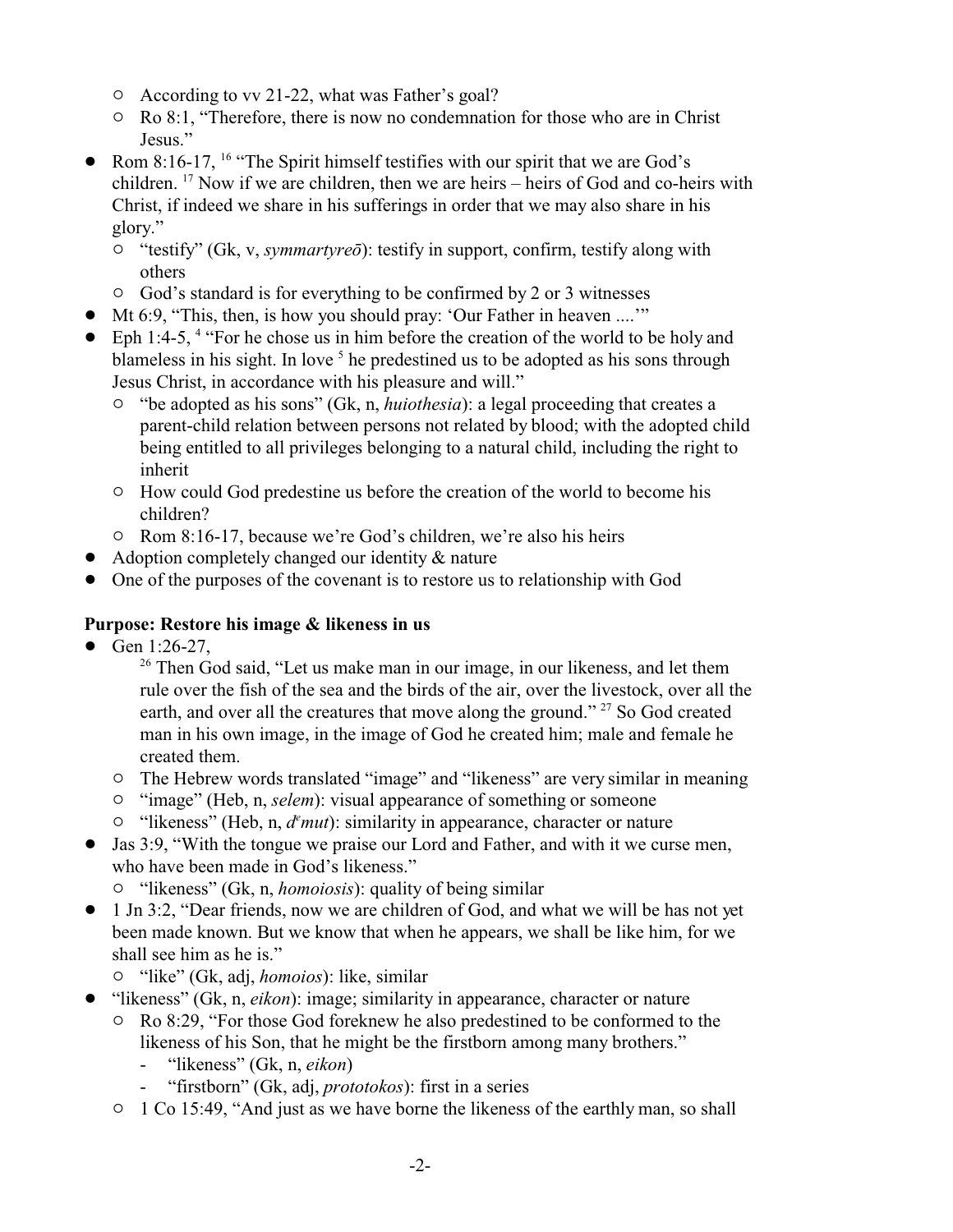we bear the likeness of the man from heaven."

- "likeness" (Gk, n, *eikon*) (twice)
- $\degree$  2 Co 3:18, "And we, who with unveiled faces all reflect the Lord's glory, are being transformed into his likeness with ever-increasing glory, which comes from the Lord, who is the Spirit."
	- "transformed" (Gk, v, *metamorphoo*): to be changed in outward appearance as result of a change in nature
	- Mt 17:2, "There he was transfigured before them. His face shone like the sun, and his clothes became as white as the light."
	- "likeness" (Gk, n, *eikon*)
	- "glory" (Gk, n, *doxa*): glory, splendor, radiance, honor
- $\circ$  We're to be becoming increasingly like Jesus
- Col 1:15, "He is the image of the invisible God, the firstborn over all creation."
	- " "image" (Gk, n, *eikon*)
	- " Jn 14:9(b), "Anyone who has seen me has seen the Father."
	- " "firstborn" (Gk, adj, *prototokos*)
- ! God created us in his image and likeness, to look and be like him, to think and act like him; to be his peers, as much as created beings can be peers of their Creator.
- Another purpose of the covenant is to restore God's image  $\&$  likeness in us

### **Purpose: Prepare us to serve in God's kingdom**

- ! A new Christian or most older Christians don't understand God's kingdom and our role in it
- $\bullet$  Mt 28:19-20, <sup>19</sup> "Therefore go and make disciples of all nations, baptizing them in the name of the Father and of the Son and of the Holy Spirit, <sup>20</sup> and teaching them to obey everything I have commanded you. And surely I am with you always, to the very end of the age."
	- <sup>o</sup> "make disciples" (Gk, v, *matheteuo*): to initiate or instruct a disciple in the ways or teachings of a specific teacher or leader
	- " "teaching" (Gk, v, *didasko*): to teach, instruct; to impart skills or knowledge
- $\bullet$  In general, the purpose of such teaching is to conform our thinking to God's written  $\&$ spoken word; i.e., help us repent, literally change how we think
- $\bullet$  Training is essential
	- $\circ$  2 Tim 3:16, "All Scripture is God-breathed and is useful for teaching, rebuking, correcting and training in righteousness."
		- "teaching" (Gk, n, *didaskalia*): activities of educating or instructing, imparting knowledge or skill
		- "training" (Gk, n, *paideia*): the whole education and instruction of a disciple
	- <sup>o</sup> 1 Tim 4:7, "train yourself to be godly."
		- "train" (Gk, v, *gymnazo*): to develop a person's behavior by instruction and practice
	- $\circ$  Heb 12:11, discipline "produces a harvest of righteousness and peace for those who have been trained by it."
		- "trained" (Gk, v, *gymnazo*)
	- $\circ$  Training is essential, but only worthwhile if it produces thinking compatible with God's
- ! The purpose of discipleship training: help us become effective in God's kingdom